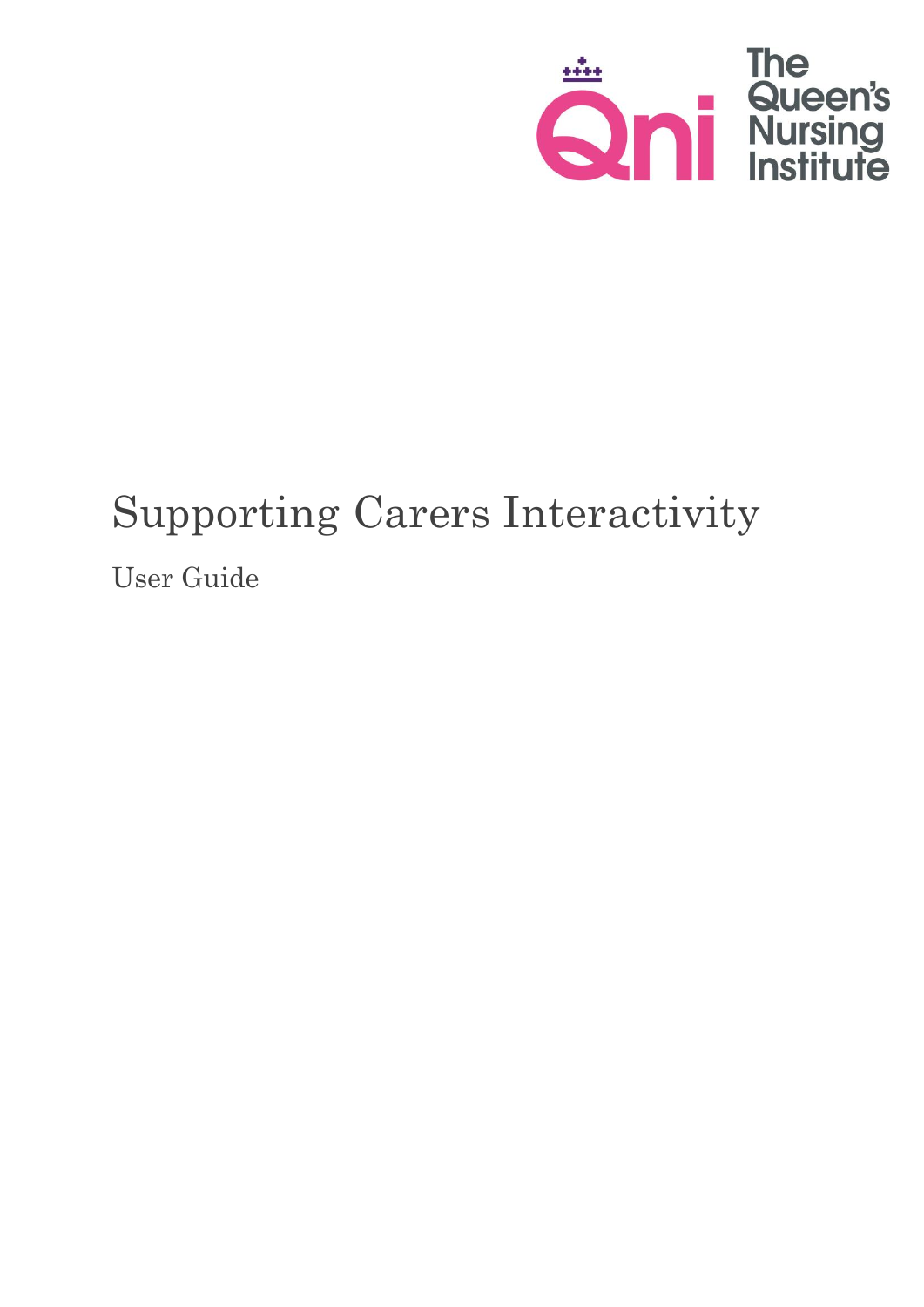

## **Supporting Carers Interactivity**

### Contents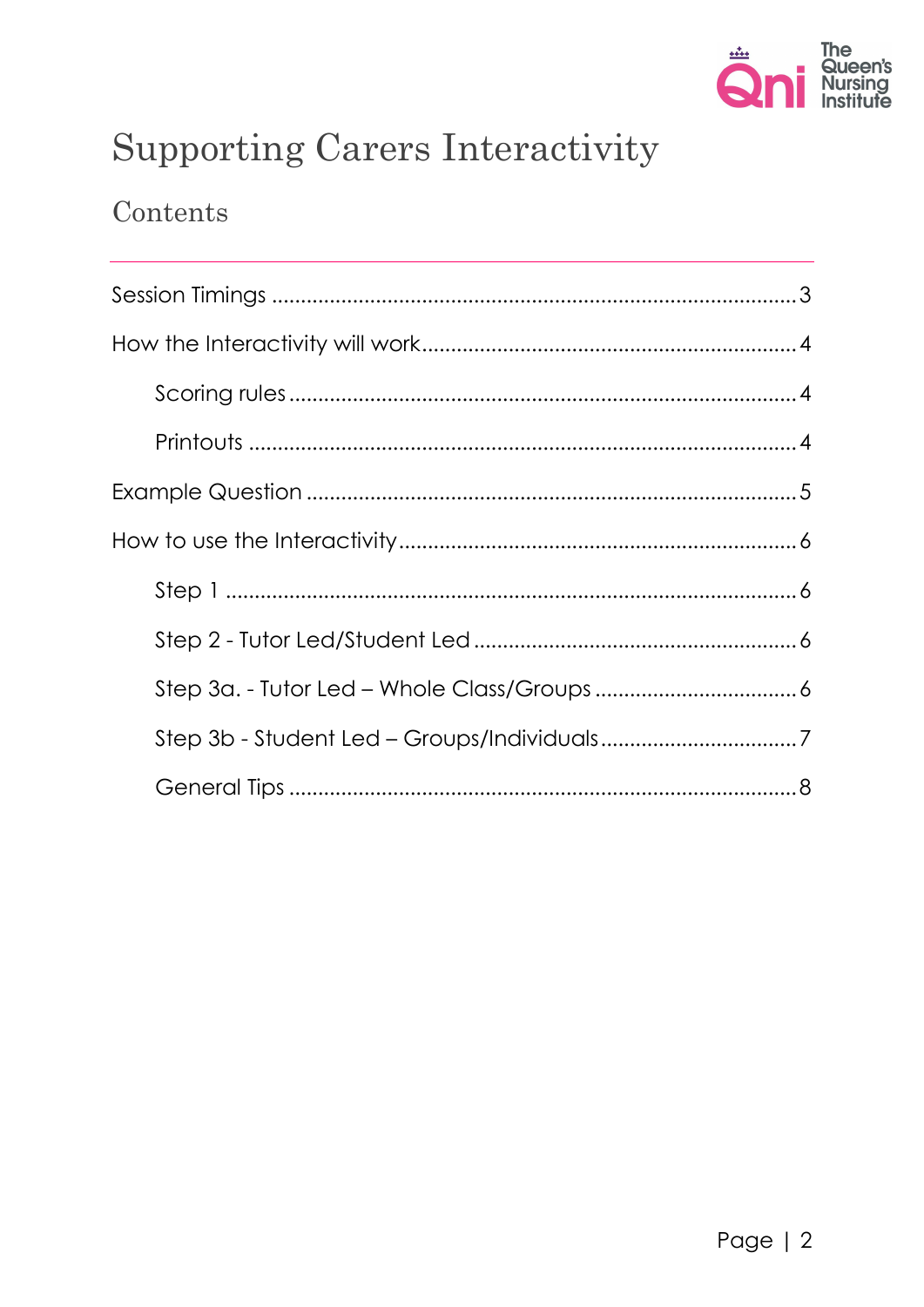

## Supporting Carers Interactivity

### User Guide

The QNI has developed three free online learning resources to support nurses who work with carers.

The resources are specific to:

- 1. [Community/District Nurses](https://www.qni.org.uk/qni_learning_resource/index.html)
- 2. [General Practice Nurses](https://www.qni.org.uk/practice_nurses_learning_resource/index.html)
- 3. [School Nurses](https://www.qni.org.uk/school_nurse_learning_resources/index.html)

*(Click on the links to open the learning resources)*

This Interactivity has been designed to link to the existing resources and provide support to tutors to enable them to deliver teaching sessions to nurses supporting Carers.

## <span id="page-2-0"></span>Session Timings

The interactivity is designed for tutors to run a three-hour teaching session on nurses supporting carers. It is anticipated that, based on this premise, tutors will allow students to discuss a question, answer and the evaluative question for approximately six minutes per question, on average and the session will consist of exploring thirty questions per session.

Tutors are strongly encouraged to check through the three existing resources - prior to delivering any sessions. Links will open specific pages within the resources but the pages before and after may also be relevant to the questions.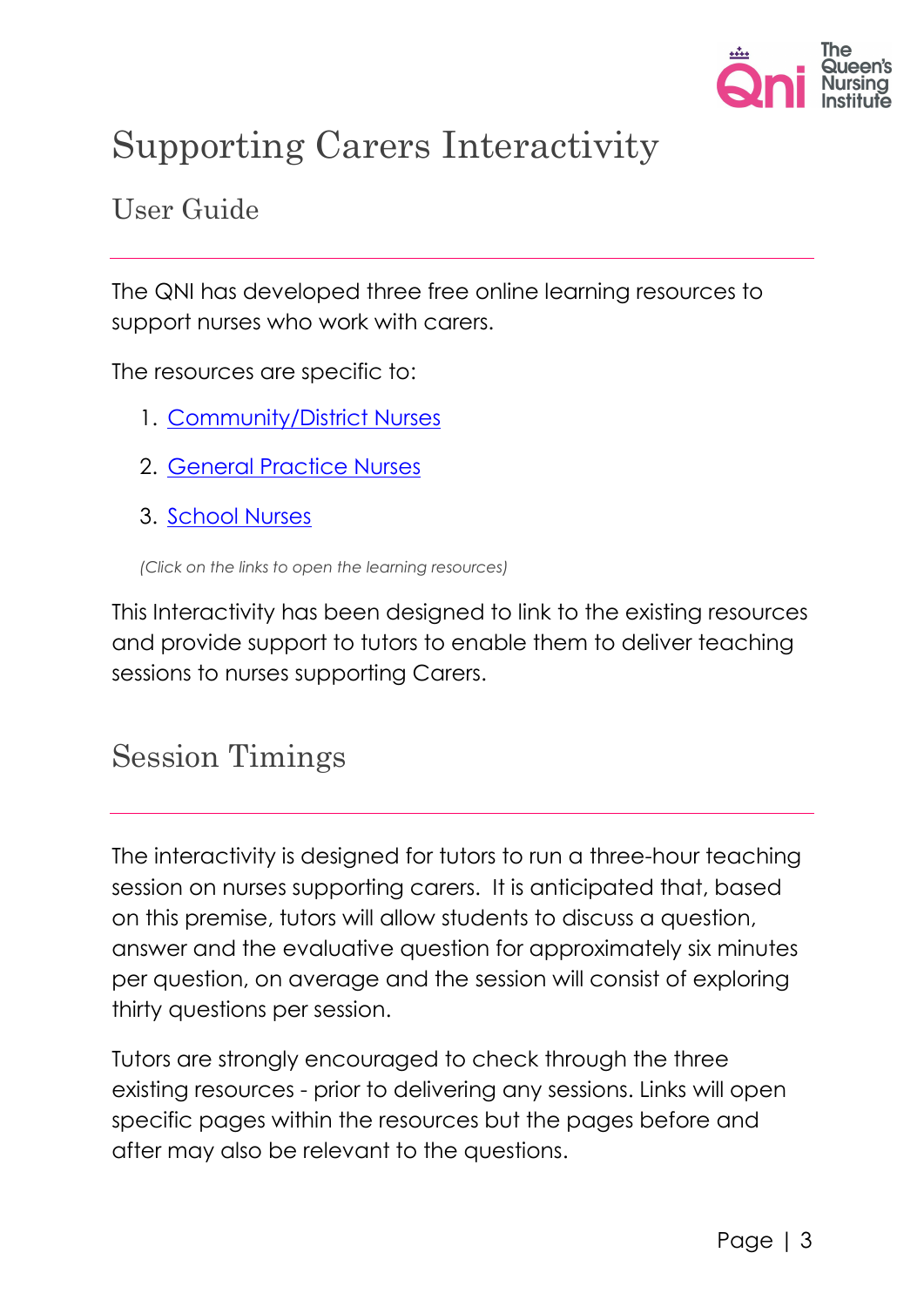

## <span id="page-3-0"></span>How the Interactivity will work

Below is a description of how the Interactivity works. For the purpose of the example, an "Action" requires the user to interact with the Interactivity to progress, and an "Event" describes something that the interactivity requires the user to stop, confirm or watch.

#### <span id="page-3-1"></span>**Scoring rules**



The scoreboard button is visible on the 'take card' screen. Scoring is explained for each of the levels in 'How to Play the Interactivity'.

#### <span id="page-3-2"></span>**Printouts**



At the end of the game (30 questions answered) the 'And that's the end' screen has a print button which will open a preview of the results, including; the number of correct questions answered, the student's/group members' name/s, the group name as applicable, the question references with their result and answers given to each question, as well as, the evaluative questions and the free text responses.

Any excluded questions (from the overall 60 questions) will display as "Question excluded".

Use the browser print options to print this information.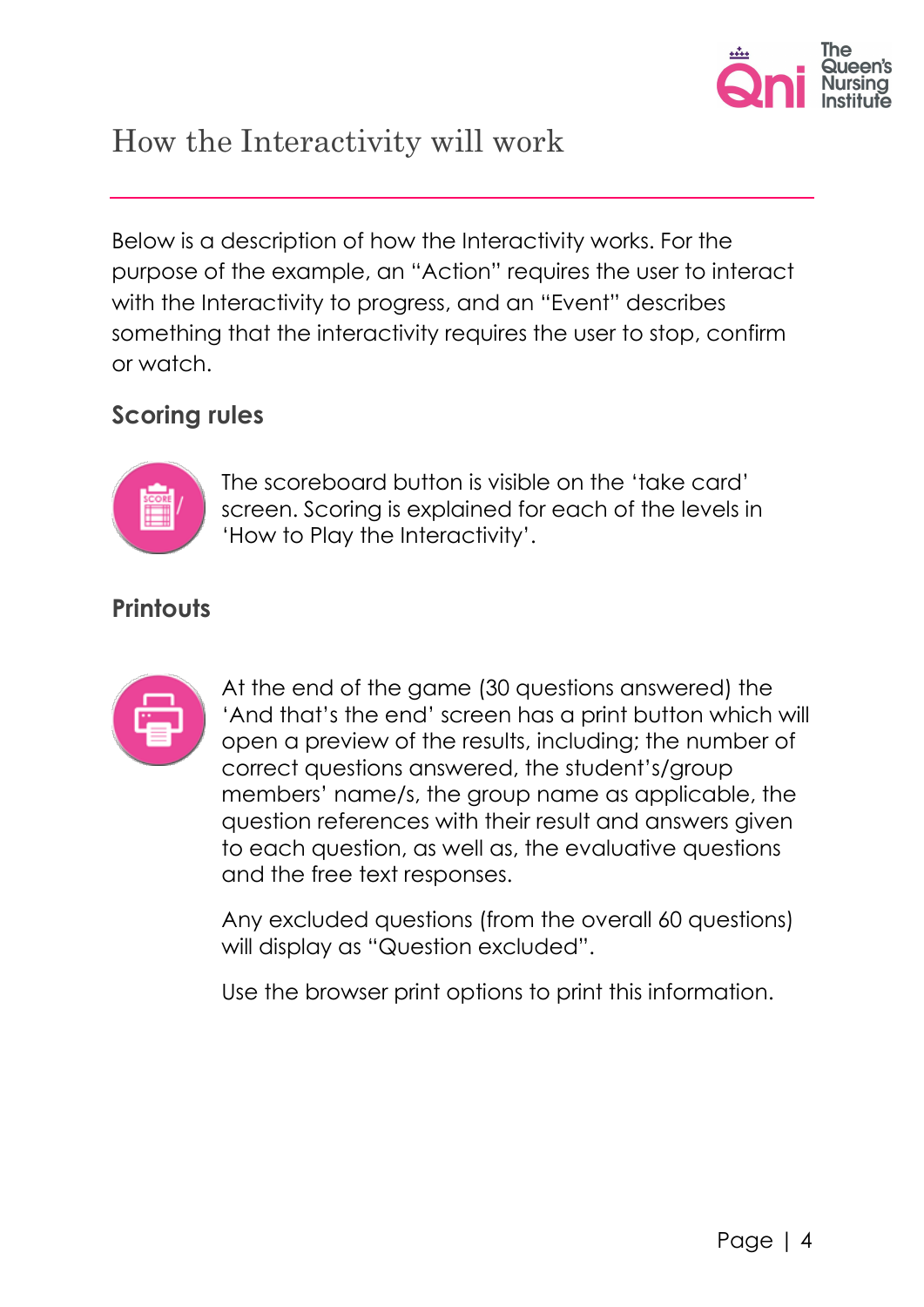

## <span id="page-4-0"></span>Example Question

| <b>Action:</b>                                                                                                                                                                                                                         | Player Takes a card<br>(For this example, a Director's Cut card is drawn)                                                        |  |
|----------------------------------------------------------------------------------------------------------------------------------------------------------------------------------------------------------------------------------------|----------------------------------------------------------------------------------------------------------------------------------|--|
| Director's Cut only - Event:                                                                                                                                                                                                           | "Intro Film" is shown                                                                                                            |  |
| Event:                                                                                                                                                                                                                                 | Closed question is presented                                                                                                     |  |
|                                                                                                                                                                                                                                        | Which of the following signs should you look out for to identify<br>carers at risk of abuse:                                     |  |
| <b>Closed Question</b>                                                                                                                                                                                                                 | <b>Signs of Neglect</b><br>a)                                                                                                    |  |
| Immediately scored/assessed as part of the                                                                                                                                                                                             | <b>Physical Harm</b><br>b)                                                                                                       |  |
| competitive aspect of the interactivity                                                                                                                                                                                                | <b>Behaviour Change</b><br>C)                                                                                                    |  |
|                                                                                                                                                                                                                                        | <b>All of the Above</b><br>$\mathsf{d}$                                                                                          |  |
| <b>Link</b><br>Each question is accompanied by a link to the<br>resource. Clicking on it will open the resource on<br>that specific page. This can be used to research<br>the answer or facilitate a discussion.                       | Module 2 - The Role of the Community Nurse > Safeguarding ><br>Adults at Risk of Abuse                                           |  |
| <b>Topics for discussion</b>                                                                                                                                                                                                           |                                                                                                                                  |  |
| Suggested topics for discussion re-enforced by<br>the learning resources.<br>This information will be included in the tutor<br>guidance document and is not a part of the<br>Interactivity or shown on the screen.                     | E.g. Discuss potential examples of Signs of Neglect, Physical Harm<br>and Behavioural Change in more detail.                     |  |
| <b>Action:</b>                                                                                                                                                                                                                         | Tutor, Group or Individual respond to the question                                                                               |  |
| Director's Cut only - Event:                                                                                                                                                                                                           | The "A bit more detail Film" is played automatically to re-<br>enforce learning                                                  |  |
| Event:                                                                                                                                                                                                                                 | Answer feedback is shown - A correct response will display a<br>congratulations page and award 1 point.                          |  |
| d) All of the Above                                                                                                                                                                                                                    |                                                                                                                                  |  |
| Progress differs according to the level selected                                                                                                                                                                                       |                                                                                                                                  |  |
| Tutor Led - Levels 4 & 5                                                                                                                                                                                                               | For these levels, the user will be taken back to the beginning and<br>select a new card, which may be a different question type. |  |
| Event:                                                                                                                                                                                                                                 | Return to first Action, new card is selected.                                                                                    |  |
| Progress differs according to the level selected                                                                                                                                                                                       |                                                                                                                                  |  |
| Levels 6 & 7                                                                                                                                                                                                                           | These levels continue onto the Evaluative question and the tutor<br>has the option of also facilitating a feedback session.      |  |
| Event:                                                                                                                                                                                                                                 | The Evaluative Question is shown with space provided to answer.                                                                  |  |
| <b>Evaluative/Free Text Question</b><br>The answer to this question is recorded, it is not<br>scored/assessed. The answers can be produced<br>in printed format and the tutor has an<br>opportunity to assess the candidates' answers. | Why are carers potentially at risk of abuse?                                                                                     |  |
| <b>Action:</b>                                                                                                                                                                                                                         | Learner types their answer to the evaluative question into the<br>space provided and then clicks continue.                       |  |
| Event:                                                                                                                                                                                                                                 | Return to first Action, new card is selected                                                                                     |  |
| <b>Suggested Responses</b>                                                                                                                                                                                                             | E.g. Learners should demonstrate an understanding of the key                                                                     |  |
| When feeding back to the learners, the tutor can                                                                                                                                                                                       | factors relating to:                                                                                                             |  |
| use the suggested responses as a guide.                                                                                                                                                                                                | A carer's home environment                                                                                                       |  |
| This information will be included in the tutor<br>guidance document and is not a part of the<br>Interactivity or shown on the screen.                                                                                                  | Social isolation<br>etc.                                                                                                         |  |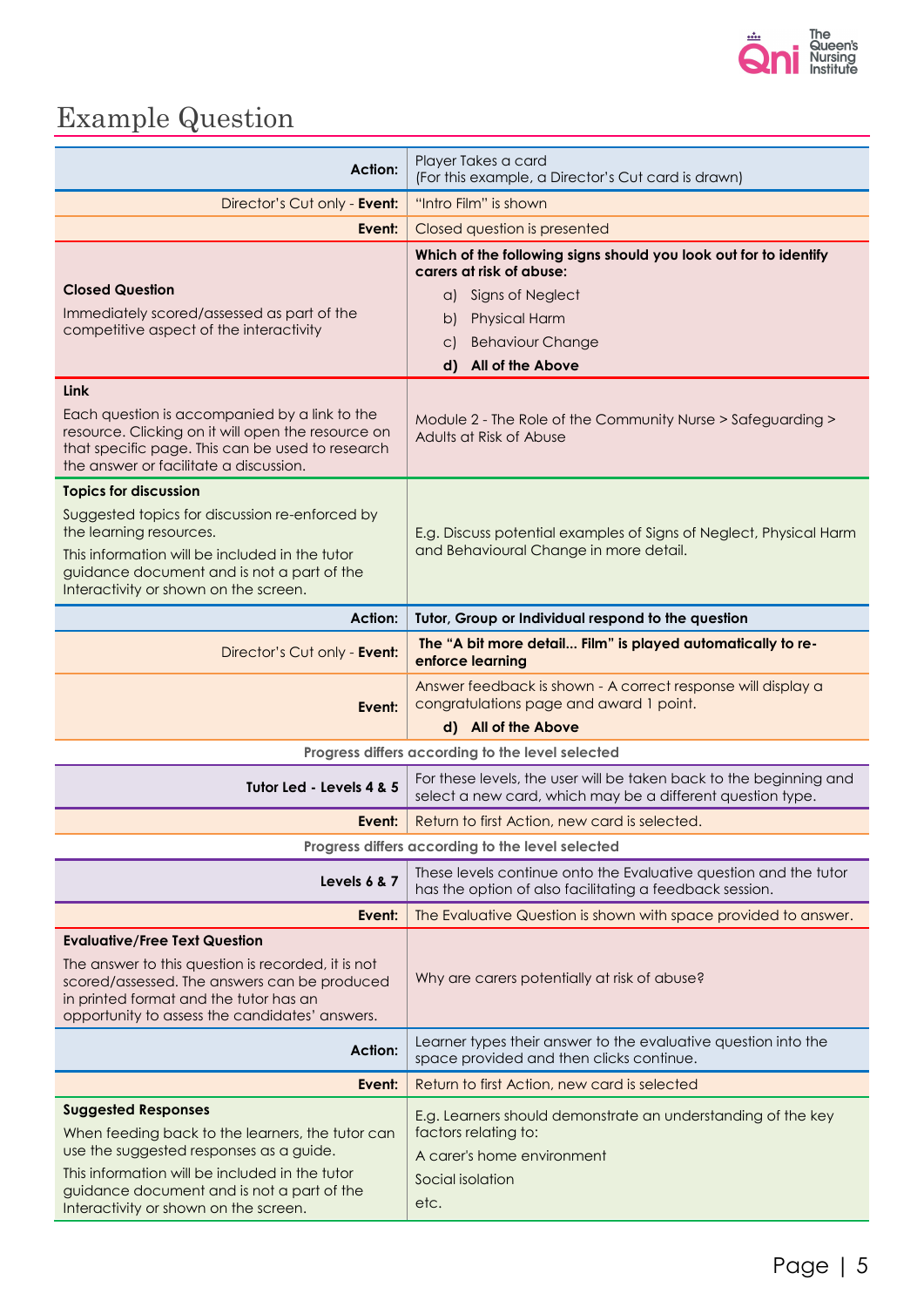

## <span id="page-5-0"></span>How to use the Interactivity

#### <span id="page-5-1"></span>**Step 1**

Choose a nursing discipline to filter questions for district nurses (community), general practice nurses, school nurses or all disciplines.

#### <span id="page-5-2"></span>**Step 2 - Tutor Led/Student Led**

Select the type of session you would like to conduct:

The Tutor Led session is designed to accommodate students at levels 4 and 5. It does not require access to computers for students and can be presented via the tutor with one computer and a projector or display. However, if there is access to computers/laptops/tablets and mobile devices, students should be encouraged to open the Learning Resources and browse their contents as directed by the tutor.

A Student Led session is designed to accommodate students at levels 6 and 7. Each student group/individual requires access to the game on an electronic device.

#### <span id="page-5-3"></span>**Step 3a. - Tutor Led – Whole Class/Groups**

#### **Tutor Led – Whole Class – Level 4:**

Full facilitation from the Tutor is required, via the computer and projector/display. The scoring is based on 'whole class' agreement. The tutor should only specify the answer to a question when a class consensus has been met. Scoring = one score for each question answered, for the whole class.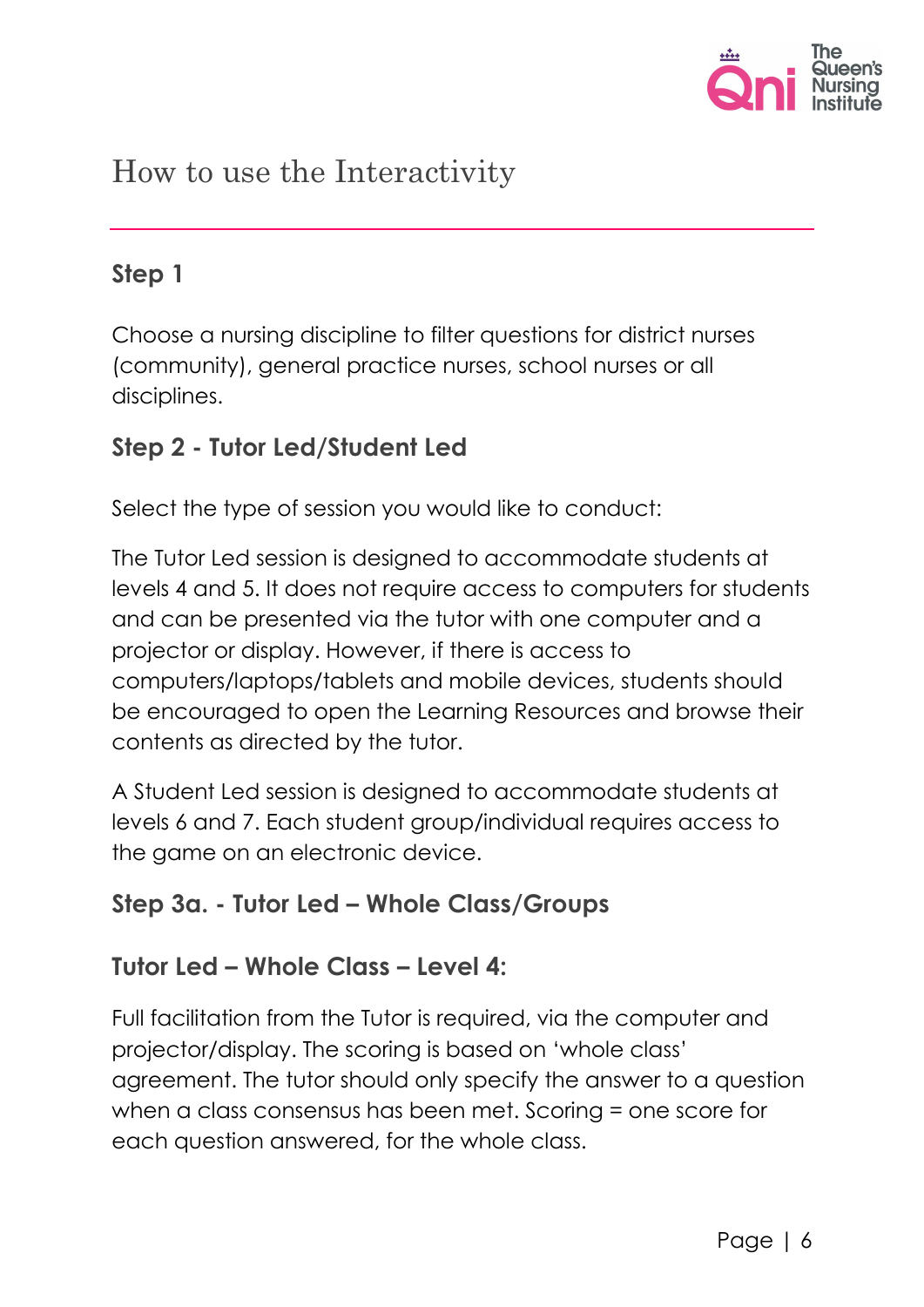

#### **Tutor Led – Groups – Level 5:**

The number of groups need to be selected, to a maximum of six groups. This Tutor Guidance contains reference numbers to each of the sixty questions. The tutor is able to view all the questions, answers, discussion points, associated evaluative questions and suggested responses by using the references provided at the top of each card.



The Questions screen can be used to facilitate discussion and will not affect the scoring at this stage. The scoring should be applied by the tutor on a 'group by group' basis.

To do this; the tutor should click on the submit button and initially, the correct answer will be displayed in a message box – the tutor should click OK in the message box and the Group score menu will appear. The tutor has the option of awarding a point to, either, any groups with the correct answer or the first group to answer correctly – clicking on the group number/s will award a point.

#### <span id="page-6-0"></span>**Step 3b - Student Led – Groups/Individuals**

#### **Student Led – Groups – Level 6:**

Students need to complete group information, group name, number in group and individual names before they begin the game. Each group will progress through the questions, where scores are tracked automatically. Students will also be required to answer an evaluative question, with 'free text' answers. The tutor will be able to print out the evaluative question text answers from each group, together with their game scores and group details.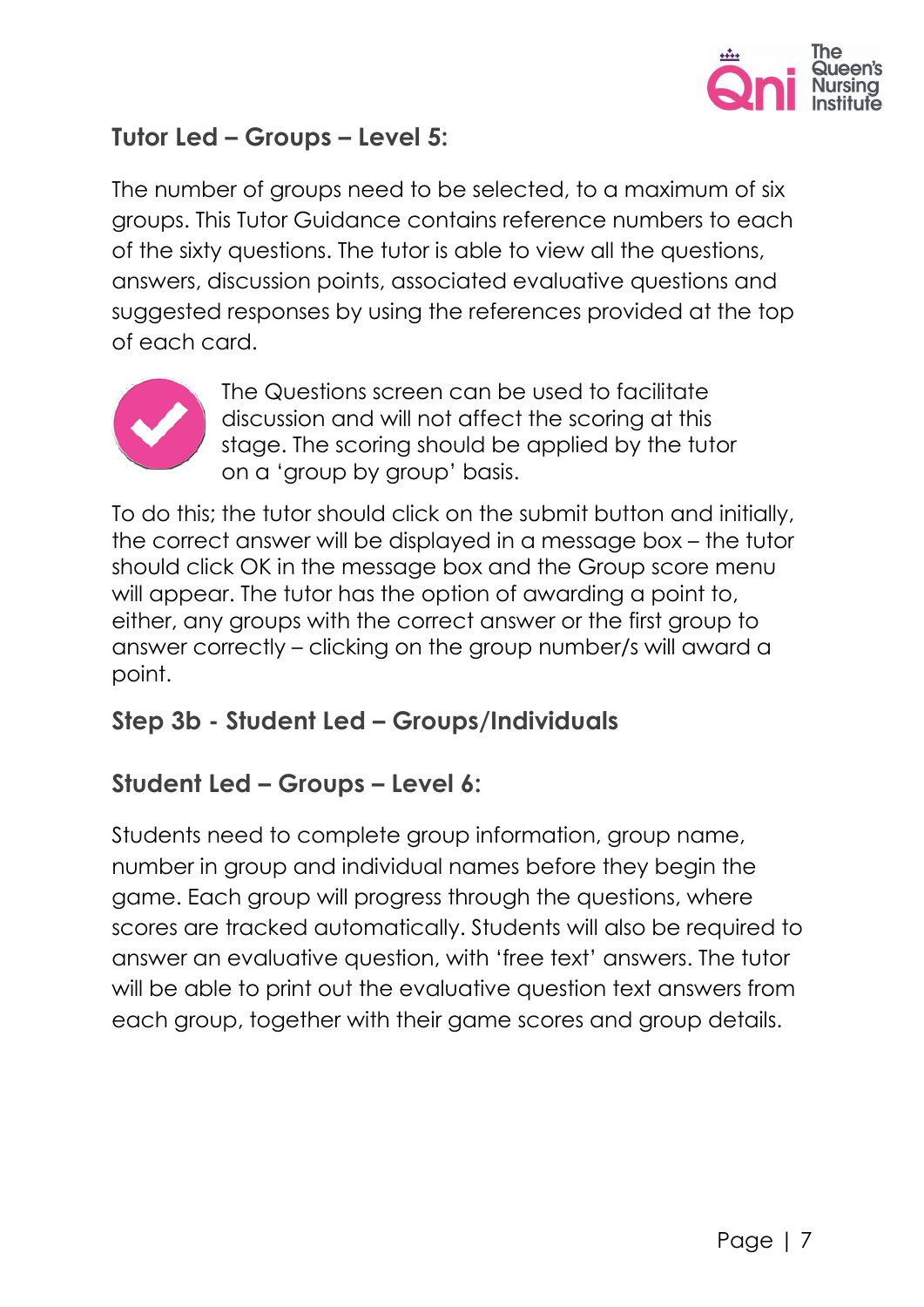#### **Student Led – Individuals – Level 7:**

Students need to add their name before they begin the game. Each individual will progress through the questions, where scores are tracked automatically. Students will also be required to answer an evaluative question, with 'free text' answers. The tutor will be able to print out the evaluative question text answers from each individual, together with their game scores.

#### <span id="page-7-0"></span>**General Tips**

- 1. The Link button on Question and Answer screens provide indexed descriptions of the appropriate Learning Resources' pages.
- 2. For tutor led groups, the Questions screen can be used interactively, to facilitate discussion and this will not affect the scoring.
- 3. For tutor led groups, when awarding a point to a group/groups the tutor is able to click on a group number to award a point and click again on that number to disallow the point.
- 4. For tutor led groups, the tutor may want to use and/or download a 'buzzer app' from any major app store.
- 5. Students at all levels are able to complete the game individually, using Student Led – Individual session, without completing the evaluative questions
- 6. The Learning Resources are accessed via a new tab. To return to the game, close the tab and the game is able to continue.
- 7. The scoreboard button is visible on the 'take a card screen' only.





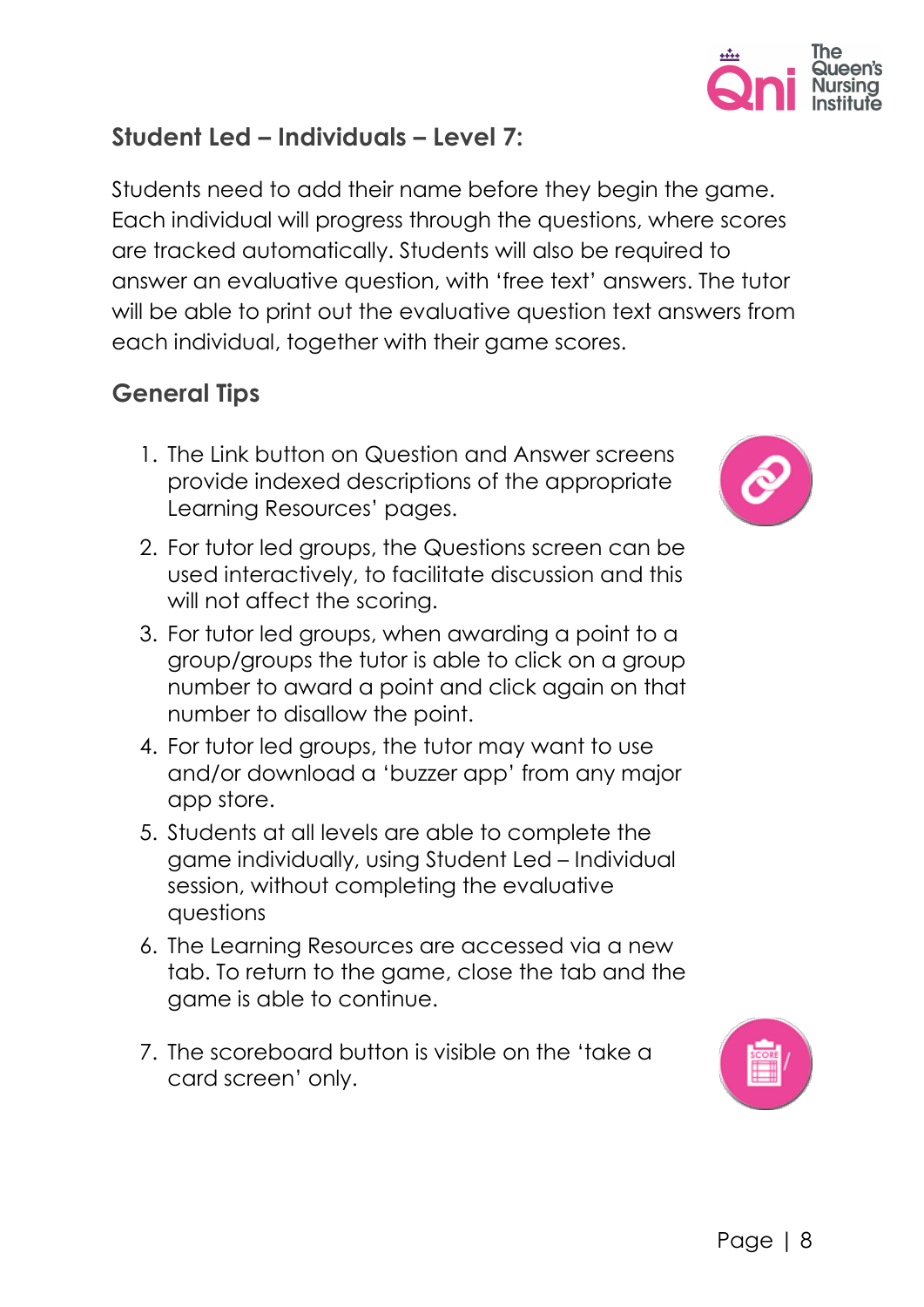Page | 9

- 8. The scoreboard is only accessible before the take card button is clicked.
- 9. The game can be exited at any point during the game, using the exit button this will go to the 'And that's the end' screen – see printout section.
- 10. This PDF will open using the default PDF viewer installed on your computer. If this is not available, Adobe® Reader can be downloaded using the link below:

#### [get.adobe.com](https://get.adobe.com/uk/reader/otherversions/)

The following pages contain all the questions on the interactivity, the answers, the appropriate link to the relevant Learning Resource pages, the suggested topic for discussion, the evaluative/free text question with suggested responses, as well as, a space for additional tutor notes.